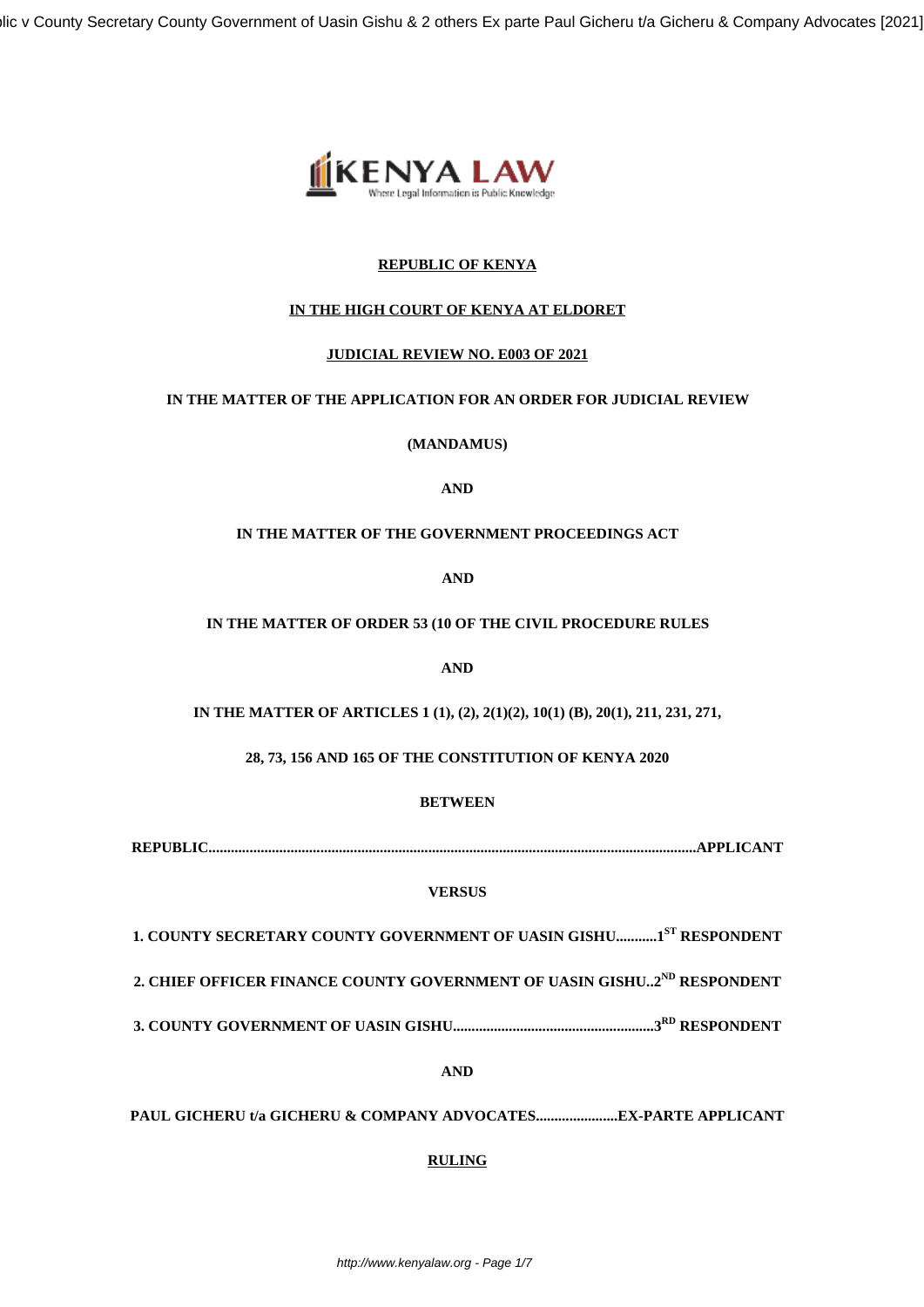## **INTRODUCTION**

1. The Ex-parte Applicant herein filed Notice of Motion Application dated 5<sup>th</sup> October, 2021 seeking orders that;

a) The Ex-parte Applicant be granted an order of mandamus compelling the Respondents to settle the decretal amount/costs plus interests in the following matters;

Eldoret HC Misc. Application No. 160 of 2019 Kshs. 45, 691, 288.00

Eldoret HC Misc. Application No. 116 of 2019 Kshs. 99,870.00

Eldoret HC Misc. Application No. 117 of 2019 Kshs. 105, 180.00

Eldoret HC Misc. Application No. 122 of 2019 Kshs. 992, 730.00

Eldoret HC Misc. Application No. 124 of 2019 Kshs. 201, 886.00

Eldoret HC Misc. Application No. 127 of 2019 Kshs. 115, 950.00

Eldoret HC Misc. Application No. 128 of 2019 Kshs. 209, 931.00

Eldoret HC Misc. Application No. 129 of 2019 Kshs. 141, 600.00

#### **Total Less Interest Kshs. 47,567,435.00**

b) The Applicant be awarded the costs of this application.

#### **APPLICANT'S CASE**

2. The motion is premised on the grounds set out therein and is supported by the verifying affidavit sworn by Paul Gicheru on  $30<sup>th</sup>$ August 2021. The deponent depones inter alia that the Ex-parte Applicant and the  $3<sup>rd</sup>$  Respondent entered into an agreement dated 28<sup>th</sup> October, 2014 to govern the Advocate/Client relationship that exists between them, and the terms of the agreement were adopted by consent in **ELD HC MISC APPL No. 160 of 2013.** The said agreement was recorded as order of court by consent of the parties and an order to that effect was issued on 10<sup>th</sup> September, 2015 and related to several other matters which the Ex-parte Applicant has been handling on behalf of the  $3<sup>rd</sup>$  Respondent.

3. The Applicant further averred that in agreement dated  $28<sup>th</sup>$  October, 2014, the parties agreed on the amount of the Advocate/Client costs due in **ELD HC PET No. 18 OF 2011** at the sum Kshs. 60,000,000.00 and by a Certificate of Costs against the County Government of Uasin Gishu dated 8<sup>th</sup> January, 2020 the Court certified that the sum of Kshs. 45, 691, 288.00 was still outstanding from the Respondents to the Applicants on account **ELD HC PET No. 18 of 2011** which amount remains unpaid to date.

4. The Applicant further averred that in line with the agreement dated 28<sup>th</sup> October, 2014 and the consent order issued pursuant thereto, the Ex-parte Applicant continues to conduct matters referred to in paragraph (g) of the agreement and several other matters not covered by the agreement and has numerously forwarded the relevant fee notes to the Respondents who have deliberately failed to settle the same notwithstanding the fact that the said matters have almost entirely been successfully prosecuted and or defended by the Applicant and the majority of the court decisions have ended up in favour of the  $3<sup>rd</sup>$  Respondent.

5. According to the Applicant it is clear from clause (c) of the agreement dated  $28<sup>th</sup>$  October, 2014 that the parties herein held several meetings and undertook due diligence in respect of the matters which were the subject matter of the agreement before the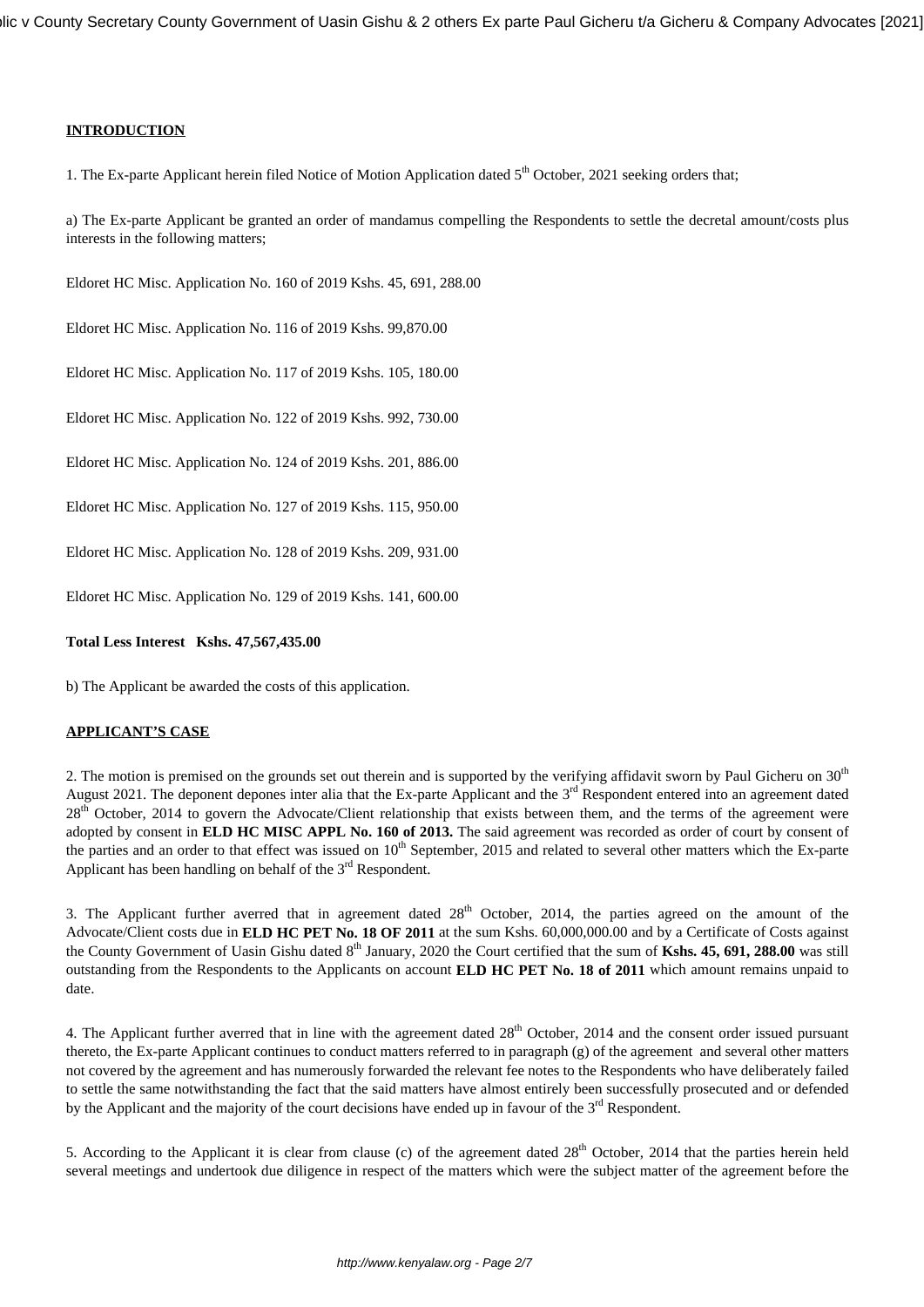same was signed and which confirms that the Applicant's firm undertook the work it had been instructed to undertake with uttermost diligence. The Applicant further alleges that the process of authentication went through a thorough audit as evidenced by documents on record and that the Respondents have all along been aware of the non-payment of pending fees.

6. Due to the Respondents' deliberate refusal to comply with their obligation as to the payment of fees, the Applicant decided to subject the following other matters for taxation and the court has issued decisions and Certificates of Costs and fees payable to the Ex-parte Applicant in the following matters as follows;

#### **Rulings/Orders**

Ruling in Eldoret HC Misc. Application No. 129 of 2019 On 31/1/2020

Ruling in Eldoret HC Misc. Application No. 117 of 2019 On 21/2/2020

Ruling in Eldoret HC Misc. Application No. 116 of 2019 On 17/4/ 2020

Ruling in Eldoret HC Misc. Application No. 124 of 2019 On 17/4/2020

Ruling in Eldoret HC Misc. Application No. 127 of 2019 On 17/4/2020

Ruling in Eldoret HC Misc. Application No. 128 of 2019 On 17/4/2020

## **Certificate of Costs**

Eldoret HC Misc. Application No. 116 of 2019 Kshs. 99,870.00

Eldoret HC Misc. Application No. 117 of 2019 Kshs. 105, 180.00

Eldoret HC Misc. Application No. 122 of 2019 Kshs. 992, 730.00

Eldoret HC Misc. Application No. 124 of 2019 Kshs. 201, 886.00

Eldoret HC Misc. Application No. 127 of 2019 Kshs. 115, 950.00

Eldoret HC Misc. Application No. 128 of 2019 Kshs. 209, 931.00

Eldoret HC Misc. Application No. 129 of 2019 Kshs. 141, 600.00

7. The Ex-parte Applicant contends that the Respondents have neither challenged the consent order or any of the decisions relating to the taxation of costs in court and are therefore under a legal obligation to honour them. According to the Applicant it is only an order of Mandamus that can compel the Respondents to pay debts when they fail to do so.

8. The Applicant urged court to compel the Respondent to pay the outstanding balance Kshs. 47,567,435.00 plus interest since the delay in doing so is inordinate, is unjustifiable and is wholly attributable to the Respondents. The Applicant further averred that according to the demand letter dated  $30<sup>th</sup>$  June, 2020 the outstanding amount of costs plus interest as on that date is at the sum of Kshs. 77,576,930.00

#### **RESPONDENTS' CASE**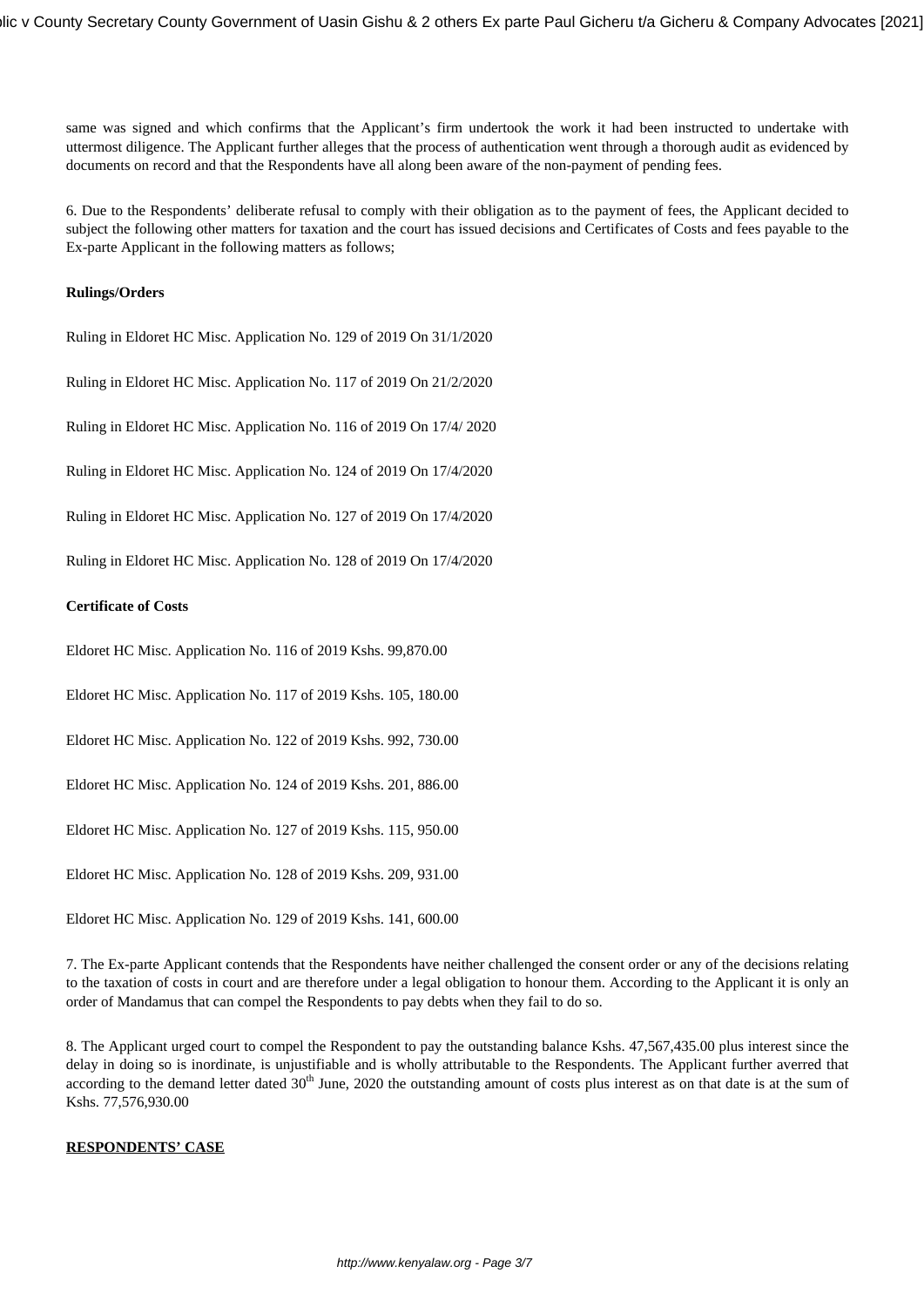9. The application was opposed through an affidavit sworn on 18<sup>th</sup> October, 2021 by Silas Rono, the Respondents' Director for Payments. He averred that the Ex-parte Applicant is empaneled by the 3<sup>rd</sup> Respondent as one of the external legal service providers and was also acting for the defunct Municipal Council of Eldoret and Wareng County Council. In the course of acting for those Councils as well as the Current Uasin Gishu County Government, the Applicant has raised its fees notes for settlement and the same have been settled over time.

10. According to the Respondents vide a Consent agreement dated  $28<sup>th</sup>$  October, 2014, the Ex-parte Applicant and the  $3<sup>rd</sup>$ Respondent entered into a contract for the payment of legal services that the Ex-parte Applicant had offered the now defunct Municipal Council of Eldoret to a tune of Kshs.60,000,000.00. The Respondents further contend that the aforementioned agreement dispensed off with all the other matters that the Ex-parte Applicant was handling on behalf of the defunct Municipal Council of Eldoret and was adopted as an order of the Court on  $10^{th}$  September, 2014.

11. According to the Respondents, in compliance with the orders of  $10^{th}$  September, 2014, on  $4^{th}$  November, 2014 the Respondents paid the Ex-parte Applicant a sum of Kshs. 15,000,000.00. vide the Applicant's Trans- National Bank Account Number 1000004274. Further that on  $14<sup>th</sup>$  January, 2015 the Respondents made a further payment of Kshs. 15,000,000.00 to the Ex-parte Applicant's Trans- National Bank Account.

12. The Respondents further contend that vide a letter dated  $9<sup>th</sup>$  February, 2015 the Ex-parte Applicant acknowledged and confirmed receipt of Kshs. 30,000,000.00 from the Respondent and demanded the balance of Kshs. 30,000,000.00 together with an interest of Kshs. 1,429,249.00.

13. The Respondents further averred that on 20<sup>th</sup> February, 2015 a further payment of Kshs. 15,000,000.00 was made to the Ex-parte Applicant's Trans- National Bank Account. The Respondent further averred that on 22<sup>nd</sup> February, 2016 a sum of Kshs. 7,000,000.00 was paid to the Ex-parte Applicant's Trans-National Bank Account. On 14<sup>th</sup> March, 2016 a final payment of Kshs.7,000,000.00 was paid to the Ex-parte Applicant's Trans-National Bank Account.

14. It is the Respondents' case that the certified amount owed to the Ex-parte Applicant being Kshs. 45,691,288.00 has already been settled as demonstrated above and that the terms of the agreement have been fulfilled and there is nothing owing to the Ex-parte Applicant arising from that consent. The Respondents urged court not to dismiss the application.

15. Both parties filed written submissions.

# **DETERMINATION**

16. I have carefully considered the application, the affidavits and the submissions filed as well as the authorities relied upon.

17. The requirements for an order of mandamus to issue were explained by Mativo J. in **Republic vs Principal Secretary, Ministry of Internal Security & another ex parte Schon Noorani & Another [2018] eKLR** as follows:

**"Mandamus is an equitable remedy that serves to compel a public authority to perform its public legal duty and it is a remedy that controls procedural delays. The test for mandamus is set out in Apotex Inc. vs. Canada (Attorney General), [\[23\]](http://kenyalaw.org/caselaw/cases/view/158420/#_ftn23) and, was also discussed in Dragan vs. Canada (Minister of Citizenship and Immigration).[\[24\]](http://kenyalaw.org/caselaw/cases/view/158420/#_ftn24) The eight factors that must be present for the writ to issue are:-**

- **(i) There must be a public legal duty to act;**
- **(ii) The duty must be owed to the Applicants;**
- **(iii) There must be a clear right to the performance of that duty, meaning that:**
- **a. The Applicants have satisfied all conditions precedent; and**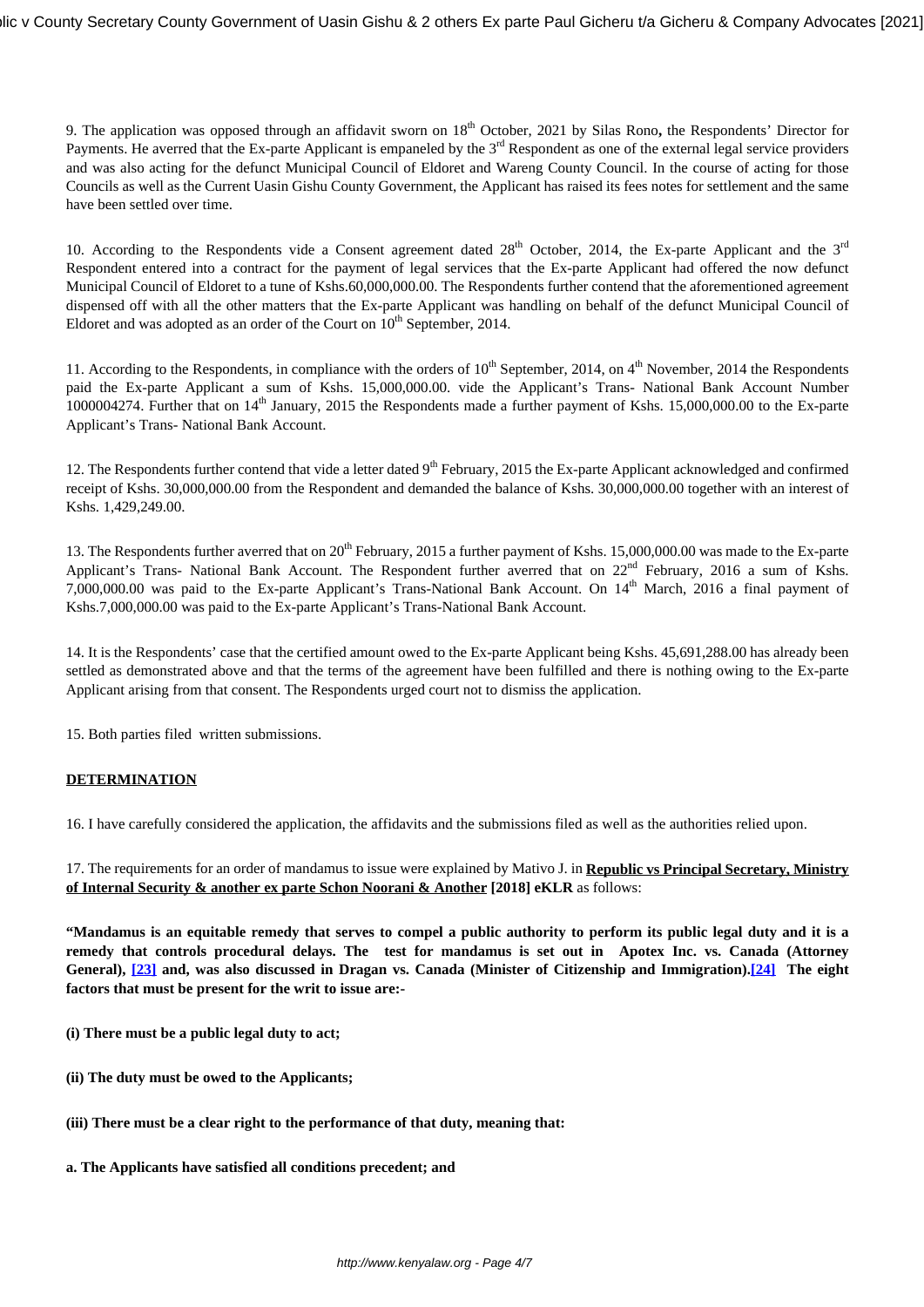**b. There must have been:**

**i. A prior demand for performance;**

**ii. A reasonable time to comply with the demand, unless there was outright refusal; and**

**iii. An express refusal, or an implied refusal through unreasonable delay;**

**iv. No other adequate remedy is available to the Applicants;**

**v. The Order sought must be of some practical value or effect;**

## **vi. There is no equitable bar to the relief sought;**

#### **vii. On a balance of convenience, mandamus should lie**

18. The issue therefore that require to be determined is whether the Respondents are under a legal duty and obligation to pay the sums certified in the various certificates of costs which are in favour of the *Ex- Parte* Applicant. An order of mandamus is normally issued when an officer or an authority by compulsion of law or statute is required to perform a duty, and that duty, despite demand in writing, has not been performed.

19. In the present case, the Ex-parte Applicant alleges that the decretal sum due from the Respondents being Kshs. 47,567,435.00 is still outstanding on account of **ELD HC PET NO. 18 of 2011** which amount remains unpaid to date. The Applicant has further submitted that in line with the agreement dated 28<sup>th</sup> October, 2014 and the consent order issued pursuant thereto, the Applicant continues to conduct matter referred to in paragraph (g) of the agreement and several matter not covered by the agreement and has numerously forwarded the relevant fee notes to the Respondents who have deliberately failed to settle the same notwithstanding the fact that the said matters have almost entirely been successfully prosecuted and or defended by the Applicant and the majority of the court decisions have ended up in favour of the  $3<sup>rd</sup>$  Respondent.

20. The Respondents on the other hand, contend that the amount owed to the Respondent being Kshs. 45,691,288.00 has already been settled as demonstrated. The Respondent has produced payment vouchers as proof of payment.

21. Both the Applicant and the Respondents have provided evidence of an order dated 10<sup>th</sup> September, 2015 issued in **ELD HC MISC. APPL NO. 160 of 2013.** The question that therefore needs to be answered is whether the certificate of costs that were made after the consent order that was made on  $10<sup>th</sup>$  September, 2015 should be imposed on the Respondents.

22. It is not disputed that in the present case the parties herein on  $28<sup>th</sup>$  October 2014 entered into an agreement for the payment of legal fees emanating from legal services that the Ex-parte Applicant had offered the Respondents herein to the tune of Kshs.60,000,000.00.

23. It is also not disputed that the aforementioned consent was adopted as an order of the court on  $10^{th}$  September, 2014.

#### 24. In **Hirani V. Kassam [1952] 19 EACA 131** the Court of Appeal held;

**"It is now well settled law that a consent judgment or order has contractual effect and can only be set aside on grounds which would justify setting a contract aside, or if certain conditions remain to be fulfilled, which are not carried out: see the decision of this court in J. M. Mwakio v Kenya Commercial Bank Limited Civ Apps 28 of 1982 and 69 of 1983. In Purcell v F.C. Trigell Ltd [1970] 3 All ER 671, Winn LJ said at 676:-**

**"It seems to me that, if a consent order is to be set aside, it can really only be set aside on grounds which would justify the setting aside of a contract entered into with the knowledge of the material matters by legally competent persons, and I see no**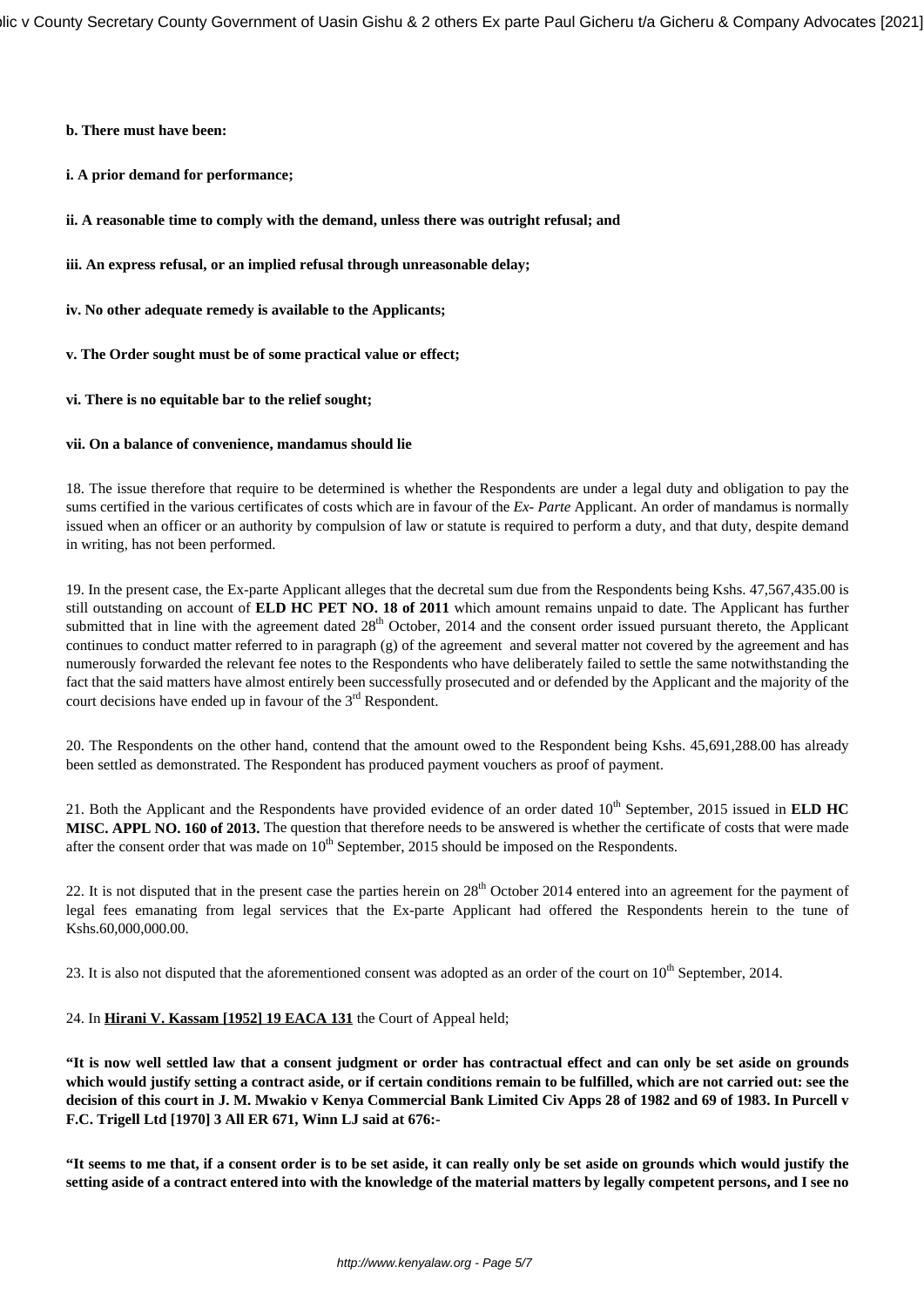#### **suggestion here that any matter that occurred would justify the setting aside or rectification of this order looked at as a contract."**

25. The Respondents have argued that all the outstanding monies owed to the Ex-parte Applicant in the **Certificate of costs** issued in **Eldoret HC Misc. Application No. 160 of 2019** being **Kshs. 45,691,288.00** were paid in full vide bank cheques that were deposited to the Ex-parte Applicant's account in Trans-National Bank Limited under Account No. 10xxxxxxxx an assertion that the Ex-parte Applicant has denied stating that Trans- National Bank Ltd no longer exists as it now operates under the name Access Bank Plc where he holds an account currently. In fact, Trans National Bank has written a letter to the Ex-parte applicant stating that they do not have Account No.10xxxxxxxx in the name of the Ex-parte applicant. However, there is prima facie evidence that certain payments were made by the Respondents to the Ex-parte Applicant, but which the Ex-parte Applicant vehemently denies receipt of.

26. In my view, mandamus order can only apply where there exists a legal duty to pay a decretal sum. That duty, once discharged by the Respondents, is extinguished and cannot be done again.

27. On the other hand, the Exparte applicant is entitled to be paid his fees. There is no other way of extinguishing the right of the Exparte Applicant except by an Order f Mandamus where the duty to pay has not been satisfied.

28. Clearly, one of the parties is not telling the Court the whole truth. The amount of money involved is huge; if the Respondent has indeed already paid it, it cannot pay it twice; and if the Ex-parte applicant has not been paid, he cannot loose it. The only way to deal with this issue is to separate the certificates of costs in this application and direct payment for certificates which should be paid. As for the certificate in Eldoret MIsc. Appl. No.160 of 2019 for kshs.45,691,288/- there is a need to verify the alleged payments and how they were made, and to whom, when. The denial of receipt of payment by the Ex-parte Applicant must also be subjected to scrutiny. Therefore, in order to determine the dispute arising from the Certificate of costs issued in **Eldoret HC Misc. Application No. 160 of 2019** being **Kshs. 45,691, 288.00**, parties are hereby required to establish the same by way of *viva voce* evidence and cross-examination of witnesses, and filing of further or supplementary affidavits and documents, if need be.

29. The Ex-parte applicant has also annexed copies of certificate of costs issued in; **Eldoret HC Misc. Application No. 116 of 2019, Eldoret HC Misc. Application No. 117 of 2019, Eldoret HC Misc. Application No. 122 of 2019, Eldoret HC Misc. Application No. 124 of 2019, Eldoret HC Misc. Application No. 127 of 2019, Eldoret HC Misc. Application No. 128 of 2019 and Eldoret HC Misc. Application No. 129 of 2019**. It is noted that although the Respondents disputed these certificates, that fact is irrelevant at this stage. Those certificates went through the due process of taxation, and the Respondents cannot now challenge them. Further, there is no allegation or evidence that those certificates have been paid. The only remedy available to the Ex-parte Applicant is that of mandamus to compel the County Government of Uasin Gishu to settle the said certificates.

30. I am alive to the provisions of Section 21 (3) of the Government Proceedings Act, Cap 40, Laws of Kenya which in this case, impose a statutory duty on the Accounting Officer of the  $3<sup>rd</sup>$  Respondent to pay the amount of money specified in the said certificate of costs to the person so specified or his Advocate, together with any interest that may have accrued. I am satisfied that in the circumstances of this case, that the Ex-parte applicant is entitled to the orders sought.

31. I therefore make the following orders:

**a. An order of Mandamus is hereby issued to the Respondents compelling them to pay the Ex-parte applicant the decretal sum of Kshs. 1,876,147.00 awarded to him in Eldoret HC Misc. Application No. 116 of 2019, Eldoret HC Misc. Application No. 117 of 2019, Eldoret HC Misc. Application No. 122 of 2019, Eldoret HC Misc. Application No. 124 of 2019, Eldoret HC Misc. Application No. 127 of 2019, Eldoret HC Misc. Application No. 128 of 2019 and Eldoret HC Misc. Application No. 129 of 2019.**

**b. Interest at court rates as from date of the respective rulings, until payment of the decretal amounts in full; and**

**c. The Certificate of Costs issued in Eldoret HC Misc. Application No. 160 of 2019 being Kshs. 45,691,288.00 to be determined by way of** *viva voce* **evidence and cross-examination of witnesses.**